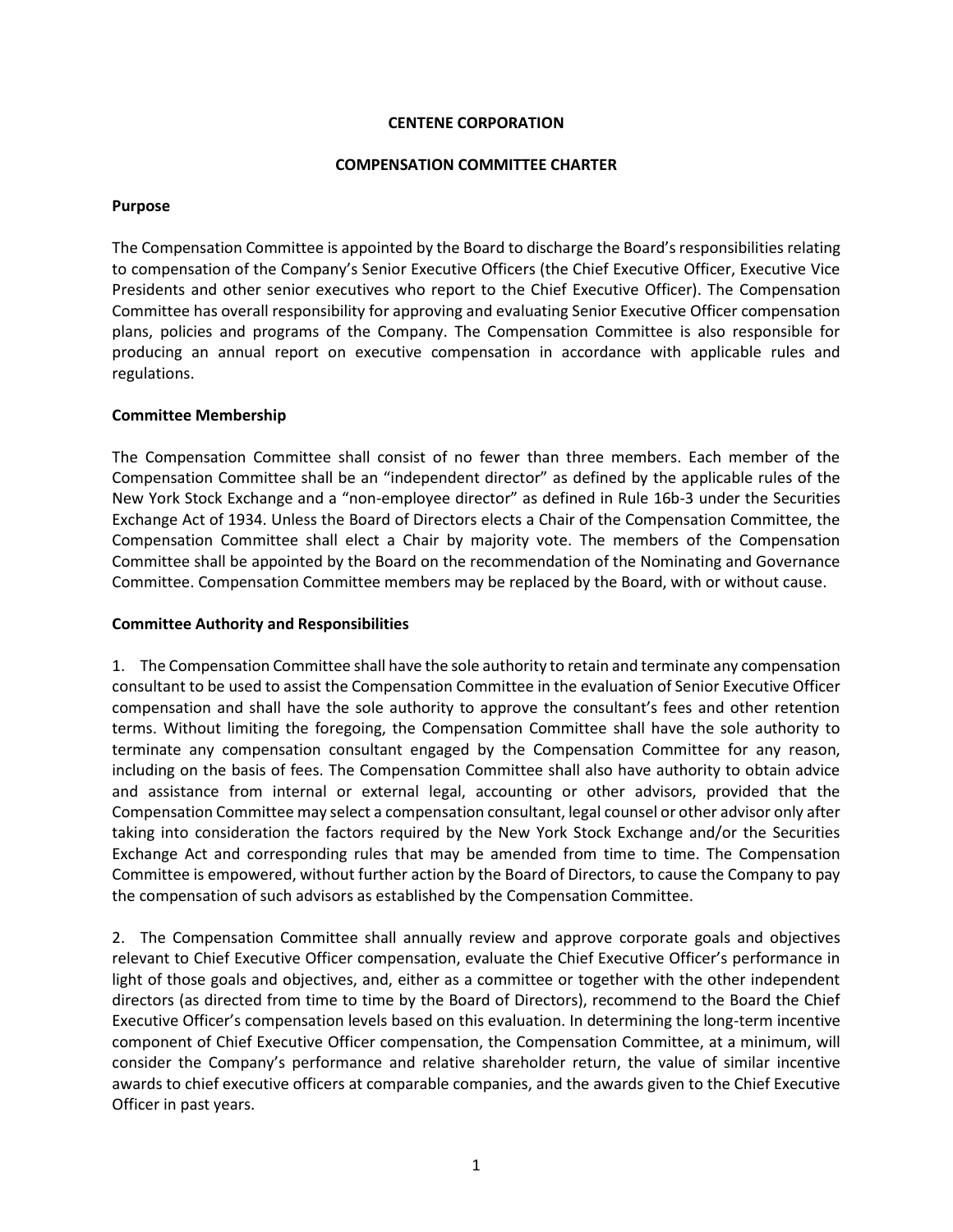3. The Compensation Committee shall periodically review and make a recommendation to the full Board of Directors, for the Chief Executive Officer of the Company, (a) the annual base salary level, (b) the annual incentive opportunity level, (c) the long-term incentive opportunity level, (d) employment agreement, including severance and change in control provisions and (e) any special or supplemental benefits. The Compensation Committee shall meet without the presence of executive officers when deliberating on the Chief Executive Officer's compensation. Only the full Board of Directors shall make final approval on these decisions for the Chief Executive Officer.

With the Chief Executive Officer's input and recommendations, the Compensation Committee shall periodically review and approve, for all other Senior Executive Officers, (a) individual performance goals (b) the annual base salary level, (c) the annual incentive opportunity and payout levels, (d) the long-term incentive opportunity and payout levels, (e) employment agreements, severance arrangements, and change in control agreements or provisions, in each case as, when and if appropriate, (f) any special or supplemental benefits. The Compensation Committee may invite the Chief Executive Officer to be present during the approval of, or deliberations with respect to, other Senior Executive Officer compensation, but such approval of, or deliberations with respect to, such compensation shall be outside the presence of the other Senior Executive Officers.

The Compensation Committee shall periodically review the aggregate compensation of all other Senior Vice Presidents and Operational Executives as a group, including incentive-compensation plans and equity-based plans. In addition to any recommendation provided by the Compensation Committee to the full Board of Directors, the Compensation Committee shall approve all equity compensation grants or may delegate approval to the Chief Executive Officer for grants up to 24,000 shares to any one person within a calendar year or for new hire grants less than 60,000 shares (in each case, excluding Executive Vice Presidents and other executives who report to the Chief Executive Officer). The Compensation Committee shall also approve compensation packages for all newly appointed Senior Executive Officers. Also, the Compensation Committee must approve all plans and amendments that are not subject to shareholder approval and must review and recommend to shareholders all plans and amendments requiring shareholder approval.

4. The Compensation Committee shall exercise all rights, authority and functions of the Board of Directors under all of the Company's stock option, stock incentive, employee stock purchase and other equity-based plans, including without limitation, the authority to interpret the terms thereof, to grant options thereunder and to make stock awards thereunder; provided, however, that, except as otherwise expressly authorized to do so by a plan or resolution of the Board of Directors, the Compensation Committee shall not be authorized to amend any such plan.

5. The Compensation Committee shall oversee the management by the Company of risks associated with the Company's compensation plans and policies.

6. The Compensation Committee shall annually review and discuss with management the Compensation Discussion and Analysis section of the proxy statement and prepare for inclusion in the appropriate filing with the Securities and Exchange Commission the Compensation Committee Report described in the applicable rules and regulations of the Securities and Exchange Commission.

7. The Compensation Committee may form and delegate authority to subcommittees (consisting of at least two members) when appropriate.